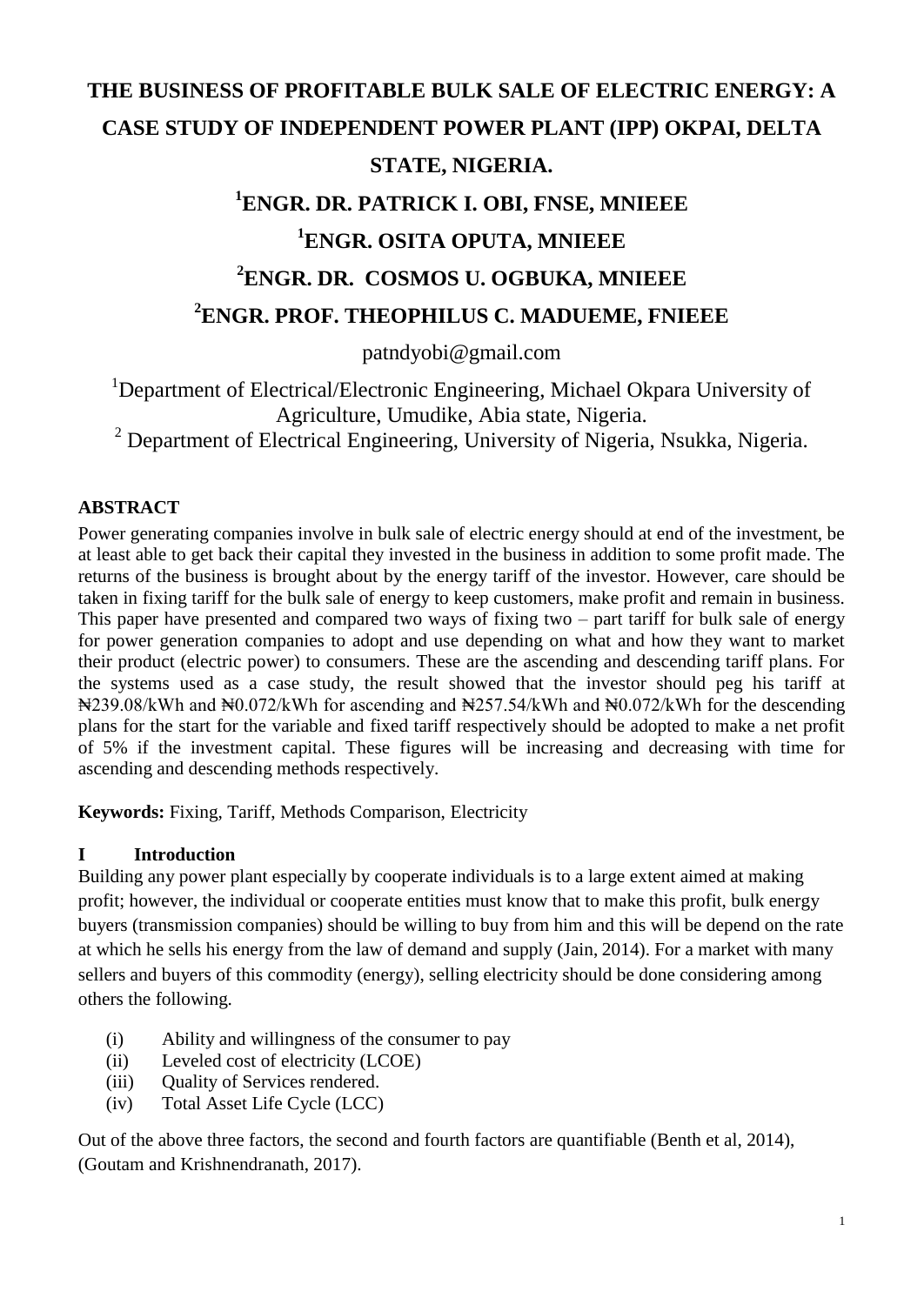The rate at which electric energy is sold to consumers is known as tariff (Chiaroni et al, 2017); fixing competitive tariff by these generating companies especially in a competitive market shall be examined in this paper. Two methods that can be used by these companies shall be examined and compared in this work:

- (a) The ascending tariff method Where the tariff at the beginning stage of the business is low and later begins to increase.
- (b) The descending tariff method Where the tariff at the beginning stage of the business is high and later begins to decrease

Advantages of Ascending Tariff Plan include:

1. It is better to give little financial obligations to a new business with few customers by setting low initial tariff.

2. Setting low tariff at the early stage of the business will attract more buyers/costumers for the energy bulk seller.

However, it's disadvantages include:

1. This will place high tariff at a time the plant efficiency and reliability has dropped significantly.

2. At the later part of the plant's life where efficiency has dropped, costumers tend to go to another bulk energy seller. Increasing tariff at this stage will be harsh to the business as it will encourage loss of costumers.

The advantages of Descending Tariff Plan include:

- 1. High profits are made during the optimum efficiency stage of the plant.
- 2. It could be encouraging for beginners of a business to make more profit, it makes a business man put in more effort in his new found business.

However, the disadvantages of the Descending Tariff Plan is that with this tariff plan, the high tariff at the beginning of the business can militate against the bulk seller getting customers for his business.

#### **II Model formulation factors**

The formulation of the model to be used to determine electric energy bulk sale will depend on a number of parameters. These among others include

1. Cost of fuel to be burnt during the period under analysis. A percentage fuel consumption increment shall be adopted at the end of every three years during the plant's life time; say 2%. For first three years of the plant  $(1 - 3$  years), annual cost of fuel burnt is NFC; the plant life of 04 -06 years, annual cost of fuel burnt is  $\mathbb{N}1.02FC$  and so on

2. Taxation, Insurance and Interest payable on invested capital.

3. Expected profit (a percentage of the invested capital). The profit should be a very small percentage of the investment cost and should be spread throughout the lifetime of the plant.

$$
P_T = a\% \ of \ IC = \frac{a(IC)}{100} \tag{1}
$$

IC = Installation cost; a = numeric value;  $P_T$  = Total expected profit

4. Expected energy to be generated in the period under analysis.

5. Estimated maintenance cost during the period under analysis.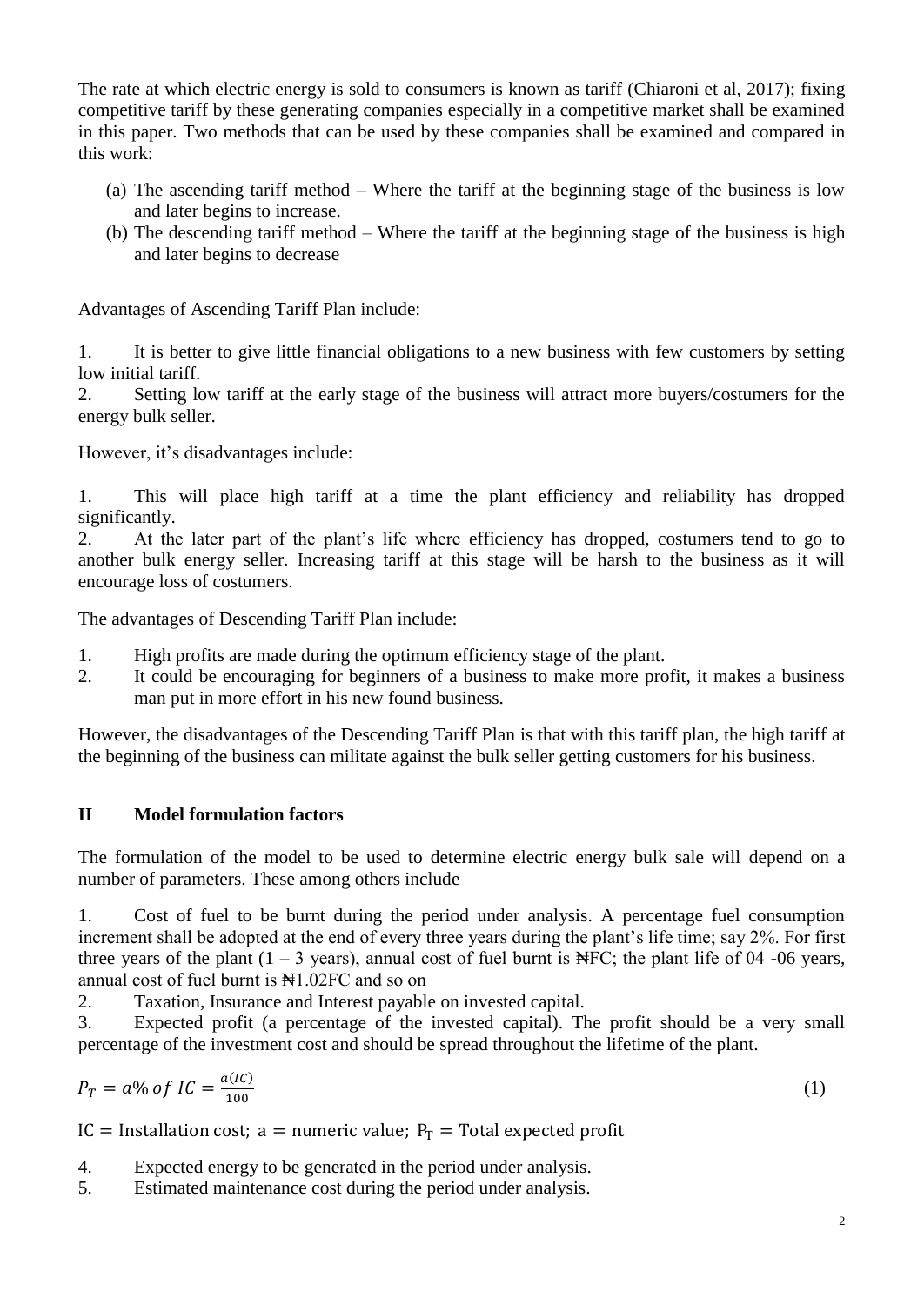- 6. Estimated salaries and wages of staffs throughout the period under analysis.
- 7. Load factor.

 $Lf = \frac{e}{2}$ 

e  $(2)$ 

This Lf decreases as the plant is aging.

8. Depreciation of the power plant over its expected useful life time.

#### **III Ascending Tariff Plan**

Formulating this model will employ the straight line depreciation method in depreciating the power generator.

We shall adopt the nomenclature below for this model

#### **NOMENCLATURE**

- IC Installation cost of the Plant  $(\mathbb{N})$ .
- S Salvage value of plant after m years (₦).
- m Lifetime of the plant (years)
- $CD_a^h$  Cash deposit to be made for between vear 'g' and 'h'  $(\mathbb{H})$ .
- $TI$  Cash paid for tax and insurance per annum  $(\mathbb{N})$ .
- r Interest rate (% of IC).
- z Compound interest rate per annum on cash reservations.
- I Interest paid on capital per annum  $(\mathbb{N})$ .
- MC Expected/estimated maintenance cost per annum (N).
- MPD Maximum power delivered (MW)
- K Fix tariff  $(\mathbb{N}/kWh)$ .

 $t_q^h$ Variable tariff for 'g' to 'h' year (₦/kWh).

SW Expected salaries/wages per annum (N).

M Expected Miscellaneous expenses per annum (N).

- $D_k$  Dividend made from deposit from the k<sup>th</sup> year to the m<sup>th</sup> year (N).
- $P_T$  Expected total profit to be made in the investment  $(\mathbb{N})$ .
- P Expected profit to be made per annum (N).
- a % of installation cost to be made as profit by investor
- FC Annual Cost of fuel burnt  $(\mathbb{H})$
- Y Period under analysis
- x Rate of depreciation per annum.
- n, g, h 1, 2, 3 ……. year.
- $V_n$  Value of plant after n<sup>th</sup> year.
- Lf Load factor

The cash reservation made each year is given as (Gupta, 2009),

$$
CD = \frac{IC - S}{m} \tag{3}
$$

Hence, for three years, a reservation of  $3CD = CD_1^3$  will be made. However, as long as these monies are deposited at the speculated time, they are compounded annually to yield some dividend to the investor;

$$
D_k = CD\left[\left(1 + \frac{z}{n}\right)^{n-k} - 1\right] \tag{4}
$$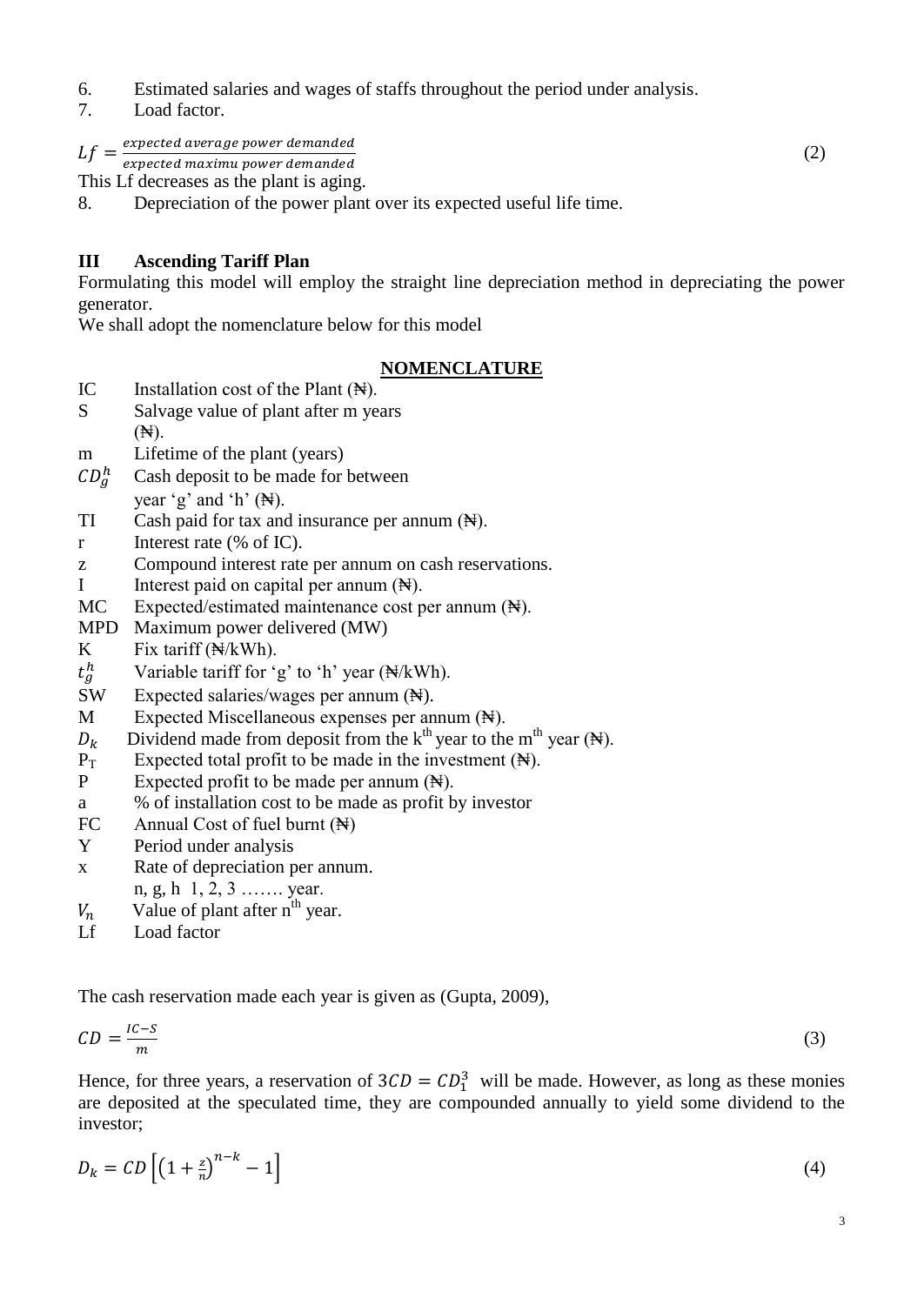Dividend earned for the deposit/cash reservation for the first 3 years of the plant is

$$
D_1 + D_2 + D_3 = D_1^3 = CD \left[ \left( 1 + \frac{z}{41} \right)^{41} - 1 \right] + CD \left[ \left( 1 + \frac{z}{40} \right)^{40} - 1 \right] + CD \left[ \left( 1 + \frac{z}{39} \right)^{39} - 1 \right] \tag{5}
$$

And for any 3-year period, I, j and k, the dividend earned for the deposit/cash reservation is

$$
D_i + D_j + D_k = D_i^k = CD \left[ \left( 1 + \frac{z}{42 - i} \right)^{42 - i} - 1 \right] + CD \left[ \left( 1 + \frac{z}{42 - i} \right)^{42 - i} - 1 \right] + CD \left[ \left( 1 + \frac{z}{42 - i} \right)^{42 - k} - 1 \right]
$$
\n
$$
(6)
$$

These dividends go to the investor as earnings that are considered and recorded when setting tariff plan.

A 3-year analysis period shall be used in this paper. However, using a smaller time frame will result in more number of equations but will give more accurate results.

Considering the first 3 years of the plant, the sum of all expenses made during the three years minus the total dividend that will be earned for the deposited monies must be equal to the total earnings during the period.

Hence,

.

.

$$
CD_1^3 - D_1^3 + 3TI + 3MC + \frac{3rIC}{100} + 3FC + 3M + 3SW + \frac{3aIC}{100m} = Lf \times MPD \times 3 \times t_1^3 \times 8.76 \times 10^3 + 3 \times 8.76 \times 10^3 K
$$
\n(7)

The next 3 years,

 $CD_4^6 - D_4^6 + 3TI + 3.1MC + \frac{3}{4}$  $\frac{3rIC}{100}$  + 3.02FC + 3.1M + 3SW +  $\frac{3}{10}$  $\frac{3aIC}{100m} = Lf \times MPD \times 3 \times t_4^6$  $10^3 + 3 \times 1.3 \times 8.76 \times 10^3 \times K$  (8)

The last  $(k<sup>th</sup>)$  ten years

$$
150[CD_{k-2}^k - D_{k-2}^k + 3TI + 3MC + \frac{3xIC}{100} + 3...FC + 3...M + 3SW + \frac{3aIC}{100m}] = Lf \times MPD \times 3 \times t_{k-2}^k \times 8.76 \times 10^3 + 8.76 \times 10^3 \times 3... \times K
$$
 (k)

The sum of the RHS of equations (8) to (k) is the sum of the present worth of the installation cost and the total profit to be made at the end of the investment by the investor.

$$
Lf \times 3 \times MPD \times 8.76 \times 10^3 \times [t_1^3 + t_4^6 + \dots + t_{k-2}^k] + 3 \times 8.76 \times 10^3 \times [K + 0.3K + \dots + . \times K] = IC + P_T
$$
\n(9)

#### **IV Descending Tariff Plan**

Formulating this model will employ the declining balance depreciation method in depreciating the power generator.

Using the declining balance depreciation method, the value of the plant at the end of the n<sup>th</sup> year is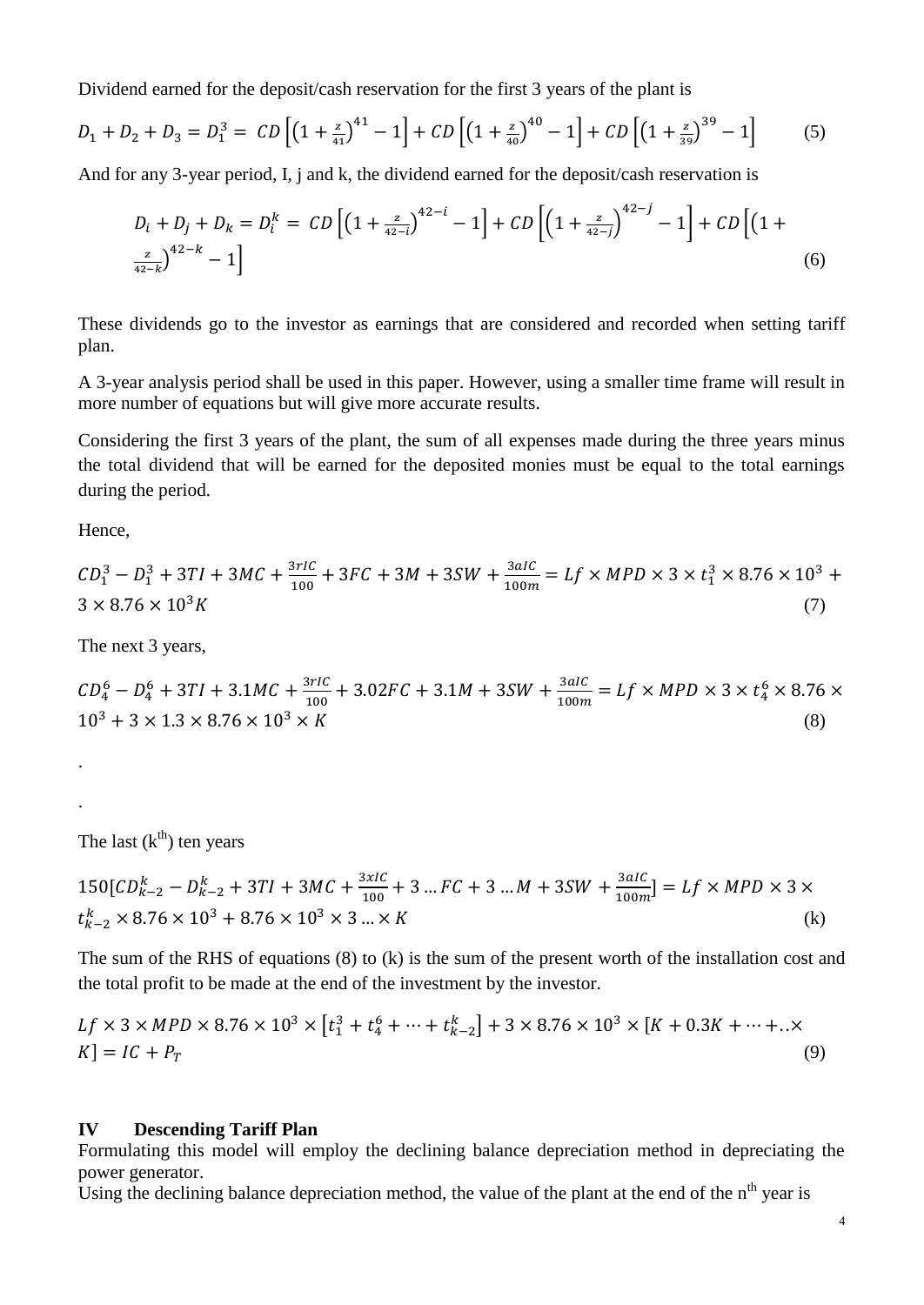$$
V_n = (1 - x)^n IC \tag{10}
$$

Where 
$$
x = 1 - \left[\frac{s}{ic}\right]^{\frac{1}{m}}
$$
 (11)

Hence, the cash deposit to be made at the end of each year is

$$
CD = V_k - V_{k-1} \tag{12}
$$

The deposited cash for any 3 consecutive years is,

$$
CD_{k-3}^k = [V_k - V_{k-1}] + [V_{k-1} - V_{k-2}] + [V_{k-2} - V_{k-3}]
$$
\n(13)

Now combining all the expensive incurred in running the plant for a 3-year interval plus 3 times the expected annual profit; should be equal to the total money realized from sale of energy for the 3 years.

Considering the first 3 years of the plant,

$$
150[CD13 + 3TI + 3MC + \frac{3rIC}{100} + 3FC + 3M + 3SW + \frac{3aIC}{100m}] = Lf \times MPD \times 3 \times t13 \times 8.76 \times 103 + 3 \times 8.76 \times 103K
$$
\n(14)

The nest 3 years,

.

.

.

$$
150[CD_4^6 + 3TI + 3.1MC + \frac{3rIC}{100} + 3.02FC + 3.1M + 3SW + \frac{3aIC}{100m}] = Lf \times MPD \times 3 \times t_4^6 \times 8.76 \times 10^3 + 3 \times 1.3 \times 8.76 \times 10^3 \times K
$$
\n(15)

The last  $(k<sup>th</sup>)$  three years

$$
150[CD_{k-2}^k + 3TI + 3MC + \frac{3xIC}{100} + 3...FC + 3...M + 3SW + \frac{3aIC}{100m}] = Lf \times MPD \times 3 \times t_{k-2}^k \times
$$
  
8.76 × 10<sup>3</sup> + 8.76 × 10<sup>3</sup> × 3...×K. (k2)

The sum of the RHS of equations (15) to (k2) is the sum of the present worth of the installation cost and the total profit to be made at the end of the investment by the investor [4].

$$
Lf \times 3 \times MPD \times 8.76 \times 10^3 \times [t_1^3 + t_4^6 + \dots + t_{k-2}^k] + 3 \times 8.76 \times 10^3 \times [K + 0.3K + \dots + . \times K] = 150[IC + P_T]
$$
\n(16)

In developing the models, the following assumptions were made:

1. It was assumed that the maximum output power delivered by the plant will be constant throughout its useful lifetime.

- 2. The system is free from inflation.
- 3. Interest rates are constant throughout the period.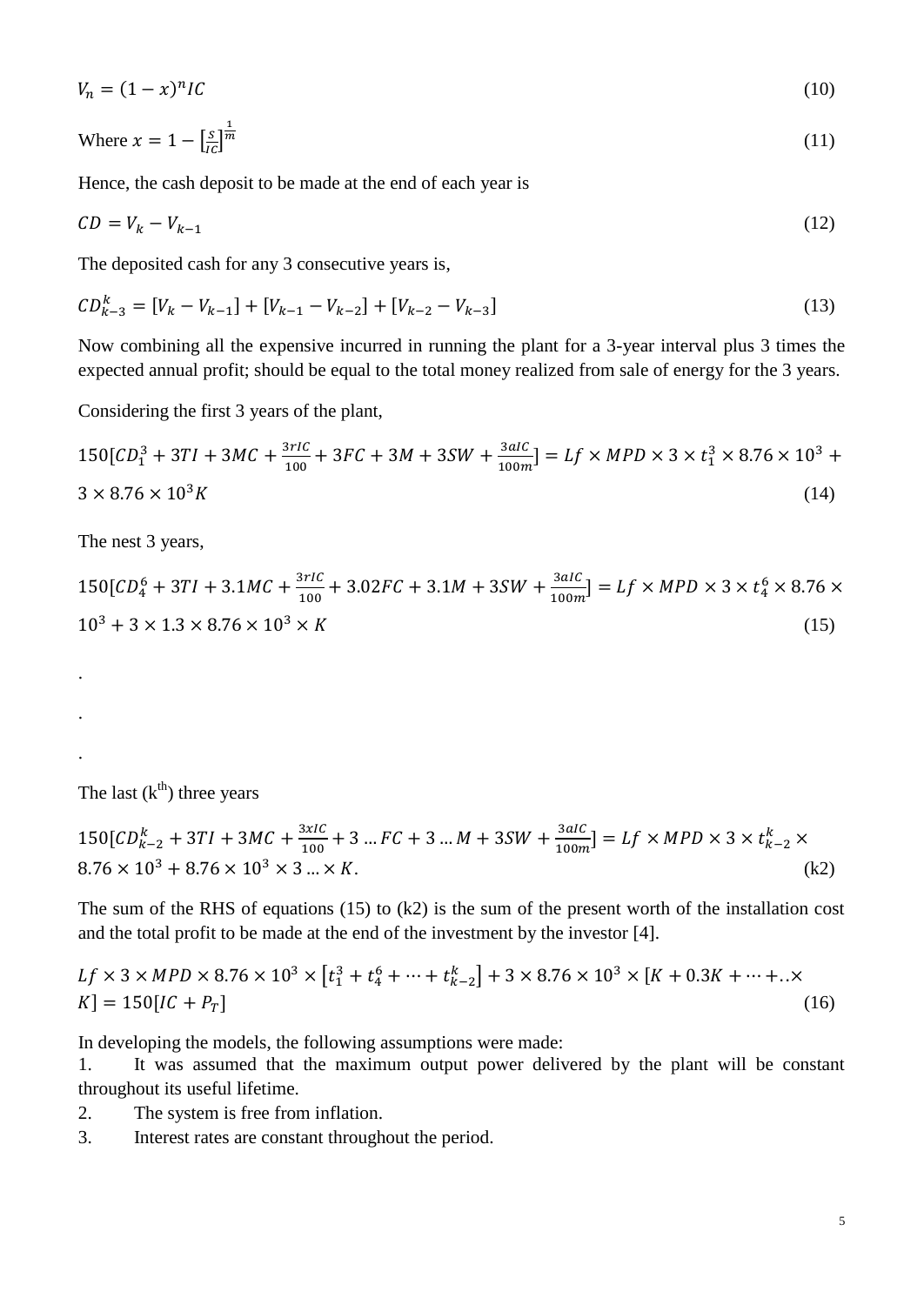#### **V Model Testing**

Nigeria's first ever Independent Power Plant (IPP), capable of generating 490MW of electricity, commissioned by Former Nigerian President, Olusegun Obasanjo at Okpai, Kwalle, Delta State shall be used in testing of this model. This plant has a capital cost of \$480million and uses 75 million standard cubic feet of gas per day (scfd) for for its operation. The parameters of the power plant are given in table 1.

| <b>ITEM</b>       | <b>VALUE</b> | <b>ITEM</b>       | <b>VALUE</b> |
|-------------------|--------------|-------------------|--------------|
| IC                | \$480M       |                   | \$30M        |
| TI                | \$15,000     | <b>MC</b>         | \$25,000     |
| M                 | \$50,000     | <b>SW</b>         | \$200,000    |
| Lf $(0-70%$ of    | 0.896        | Lf $(71-100\%$ of | 0.850        |
| lifetime)         |              | lifetime)         |              |
| FC                | \$1,000      | <b>MPD</b>        | 460MW        |
| r                 | 5%           | m                 | 30 years     |
| $\mathbf x$       | 8%           | a                 | 5%           |
| ${\bf P}_{\rm T}$ | \$24M        |                   |              |

Table 1: Estimated Plant's Operational data

(Source: Nigerian Agip Oil Company, 2002)

In the analysis of this power plant to be used as a case study, the following assumptions shall be made*:* 1. Dollar to Naira rate of 2003 (New 150 to \$1) was used in the analysis.

2. An assumed Interest rate of 8% of the capital was used for the analysis.

3. A life span of 42 years was used as the actual 30 years was for when the plant runs for 24 hours per day for its entire life time which is practically impossible as a result of shunt down during maintenance, e.t.c.

4. The fuel here is a by-product of petroleum exploration; hence, no increase over the years was taken into account as most part of the fuel cost is the capital cost of the gas line from the flow station where the petroleum exploration is taking place to the gas plant. Hence, the per annum cost is the total cost of the gas line divided by the plant life time.

5. A profit of 5% of capital cost of the project was assumed to be targeted by investor.

6. It was assumed that the fixed tariff will be increasing at a rate of 30% at the end of every 10 years.

7. A bank compound interest rate z of 0.5% was used (common with most Nigerian banks)

For the Ascending tariff plan,

$$
CD = \frac{\text{N150} \times (480 - 30) \times 10^6}{42} = \$10.71M
$$

the plant tariff model for  $1<sup>st</sup>$  to  $3<sup>rd</sup>$  year is

$$
150[3 \times 10.71 \times 10^6 - D_1^3 + 3 \times 15,000 + 3 \times 50,000 + \frac{3 \times 0.08 \times 480 \times 10^6}{100} + 3 \times 1,000 + 3 \times 10,000 + 3 \times 200,000 + \frac{3 \times 0.05 \times 480 \times 10^6}{100 \times 42}] = 0.896 \times 460 \times 10^3 \times 3 \times t_1^3 \times 8.76 \times 10^3 + 3 \times 8.76 \times 10^3 \times K
$$
\n
$$
(17)
$$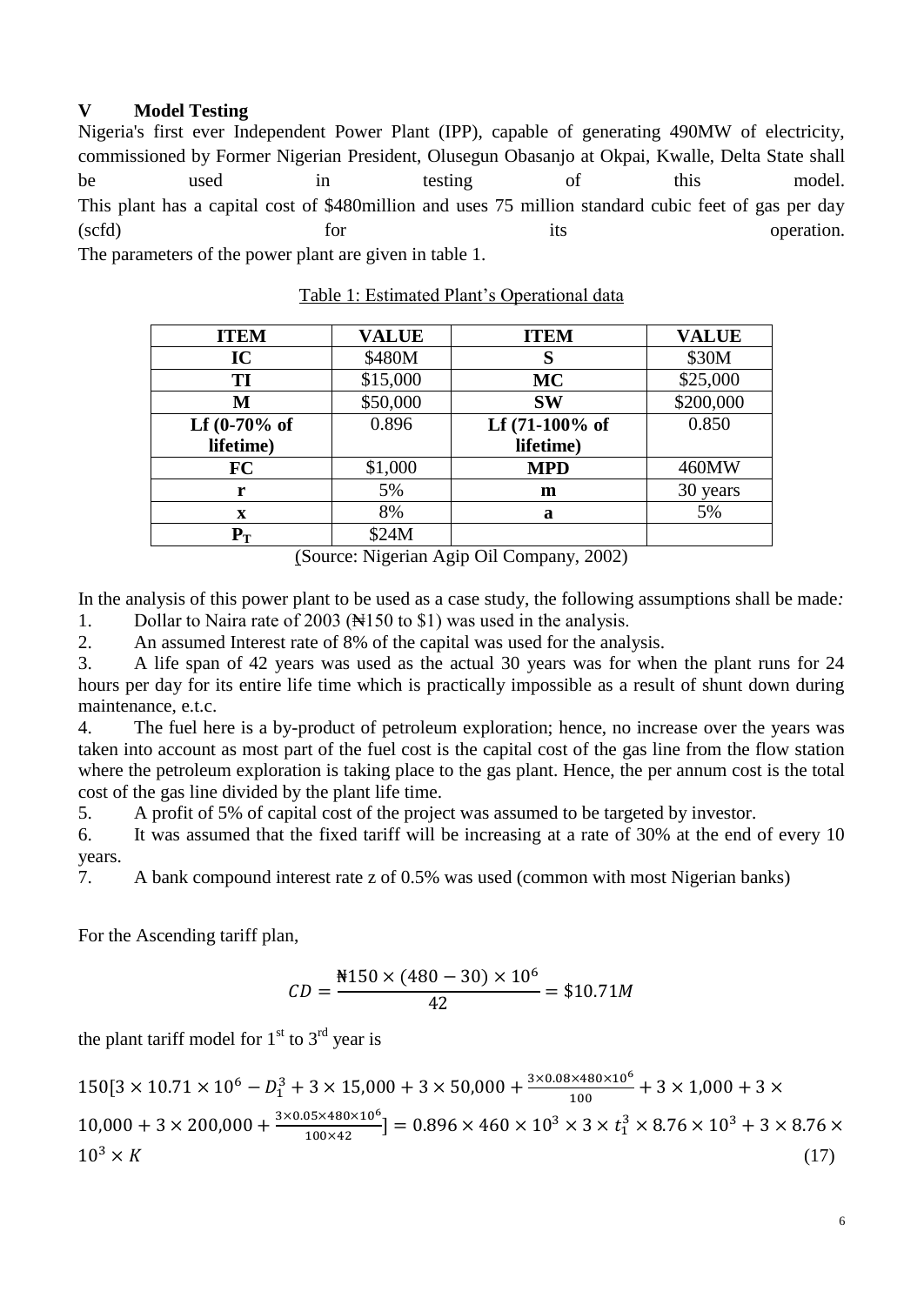Tariff model for  $4<sup>th</sup>$  to  $6<sup>th</sup>$  year is  $150[3 \times 10.71 \times 10^6 - D_4^7 + 3 \times 15{,}000 + 3 \times 1.2 \times 50{,}000 + \frac{3}{7}$  $\frac{100}{100} +$  $1.2 \times 10,000 + 3 \times 1.05 \times 200,000 + \frac{3}{2}$  $\frac{3.05 \times 480 \times 10^{3}}{100 \times 42}$  = 0.896 \times 460 \times 10<sup>3</sup> \times 3 \times t<sub>4</sub>  $10^3 + 3 \times 8.76 \times 10^3 \times 1.3 \times K$  (18)

Tariff model for  $40^{th}$  to  $42^{nd}$  year is  $150[3 \times 10.71 \times 10^6 - D_{40}^{42} + 3 \times 15,000 + 3 \times 3.6 \times 50,000 + \frac{3}{2}$  $\frac{100}{100} +$  $3.6 \times 10,000 + 3 \times 1.65 \times 200,000 + \frac{3}{2}$  $\frac{0.05 \times 480 \times 10^{6}}{100 \times 42}$  = 0.850 \times 460 \times 10<sup>3</sup> \times 3 \times  $t_4^4$  $10^3 + 3 \times 8.76 \times 10^3 \times 4.9 \times K$  (19)

and

.

.

.

 $460 \times 10^3 \times 8.76 \times 10^3 \times [0.896 \times (t_1^3 + t_4^6 + t_7^9 + \dots + t_{28}^{30}) + 0.850 \times (t_{31}^{33} + \dots + t_{40}^{42})]$  $8.76 \times 10^4 \times K[1 + 1.3 + 1.6 + 1.9 + \dots .4.9] = IC + P_T$  (20)

Finding the solution to these fifteen set of equations using a program developed in MATLAB gives the following values on Table II.

|             | 239.08 | 239.58 |
|-------------|--------|--------|
|             |        |        |
|             | 240.07 | 240.57 |
|             | 241.06 | 241.56 |
| t 21<br>L19 | 242.06 | 242.55 |
| 27ء<br>25   | 243.08 | 243.54 |
| 33ء<br>21   | 231.51 | 231.98 |
|             | 232.45 | 232.94 |
|             | 0.072  |        |

Table 2: Results for ascending tariff plan

Hence, the tariff within the period for this tariff plan is given in Table III

Table 3: Ascending Tariff for periods under analysis

| S/N | <b>PERIOD</b><br>(YEAR) | <b>VARIABLE</b><br><b>TARIFF</b><br>$(\mathbb{N}/kWh)$ | <b>FIX</b><br><b>TARIFF</b><br>(A/KWh) | <b>TOTAL</b><br><b>TARIFF</b><br>$(\mathbb{N}/kWh)$ |
|-----|-------------------------|--------------------------------------------------------|----------------------------------------|-----------------------------------------------------|
|     | $1 - 3$                 | 239.08                                                 | 0.072                                  | 239.1520                                            |
|     | $4 - 6$                 | 239.58                                                 | 0.0936                                 | 239.6736                                            |
| 3   | $7 - 9$                 | 240.07                                                 | 0.1152                                 | 240.1852                                            |
|     | $10 - 12$               | 240.57                                                 | 0.1368                                 | 240.7068                                            |
| 5   | $13 - 15$               | 241.06                                                 | 0.1512                                 | 241.2112                                            |
| 6   | $16 - 18$               | 241.56                                                 | 0.1728                                 | 241.7328                                            |
|     | $19 - 21$               | 242.06                                                 | 0.1944                                 | 242.2544                                            |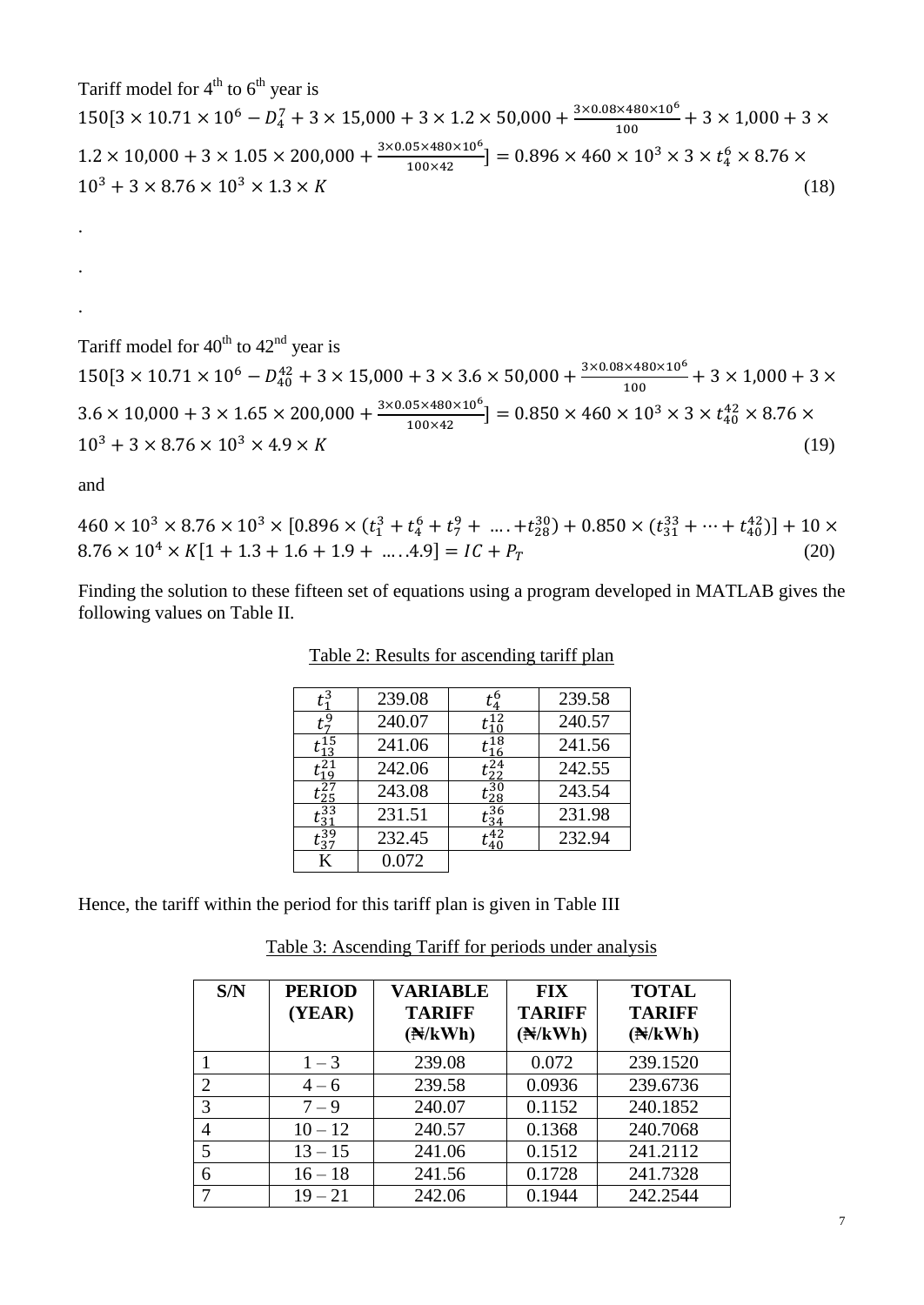|                 | $22 - 24$ | 242.55 | 0.2160 | 242.7660 |
|-----------------|-----------|--------|--------|----------|
|                 | $25 - 27$ | 243.08 | 0.2376 | 243.3176 |
| 10              | $28 - 30$ | 243.54 | 0.2592 | 243.7992 |
| 11              | $31 - 33$ | 231.51 | 0.2808 | 231.7908 |
| 12              | $34 - 36$ | 231.98 | 0.3024 | 232.2824 |
| 13              | $37 - 39$ | 232.45 | 0.3240 | 232.7740 |
| $\overline{14}$ | $40 - 42$ | 232.94 | 0.3456 | 233.2856 |

Using these data for descending tariff plan,  $x = 1 - \left[\frac{s}{ic}\right]$  $\frac{1}{m} = 0.064$  (21)

The cash deposits for every three years is given below

|--|

| PERIOD (YEAR) | <b>CASH DEPOSIT (\$)</b> |
|---------------|--------------------------|
| $1 - 3$       | 86.39                    |
| $4 - 6$       | 70.83                    |
| $7 - 9$       | 58.10                    |
| $10 - 12$     | 47.63                    |
| $13 - 15$     | 39.07                    |
| $16 - 18$     | 32.03                    |
| $19 - 21$     | 26.27                    |
| $22 - 24$     | 21.54                    |
| $25 - 27$     | 17.66                    |
| $28 - 30$     | 14.12                    |
| $31 - 33$     | 11.88                    |
| $34 - 36$     | 9.74                     |
| $37 - 39$     | 7.99                     |
| $40 - 42$     | 6.55                     |

The plant tariff models for years are

Between the  $1<sup>st</sup>$  to the  $3<sup>rd</sup>$  year,  $150[CD_1^3 + 3 \times 15{,}000 + 3 \times 50{,}000 + \frac{3}{4}$  $\frac{100}{100} +$ 3  $\frac{0.05 \times 480 \times 10^{6}}{100 \times 42}$  = 0.896 × 460 × 10<sup>3</sup> × 3 × t<sub>1</sub><sup>3</sup> × 8.76 × 10<sup>3</sup> + 3 × 8.76 × 10<sup>3</sup> × K (22)

 $4^{\text{th}}$  to  $6^{\text{th}}$  years is  $150[CD_4^7 + 3 \times 15,000 + 3 \times 1.2 \times 50,000 + \frac{3}{2}]$  $\frac{100}{100} +$  $3 \times 1.05 \times 200,000 + \frac{3}{5}$  $\frac{35 \times 480 \times 10^{6}}{100 \times 42}$  = 0.896 \times 460 \times 10<sup>3</sup> \times 3 \times t<sub>4</sub>  $10^3 \times 1.3 \times K$  (23)

 $40^{\text{th}}$  to  $42^{\text{nd}}$  year

.

.

.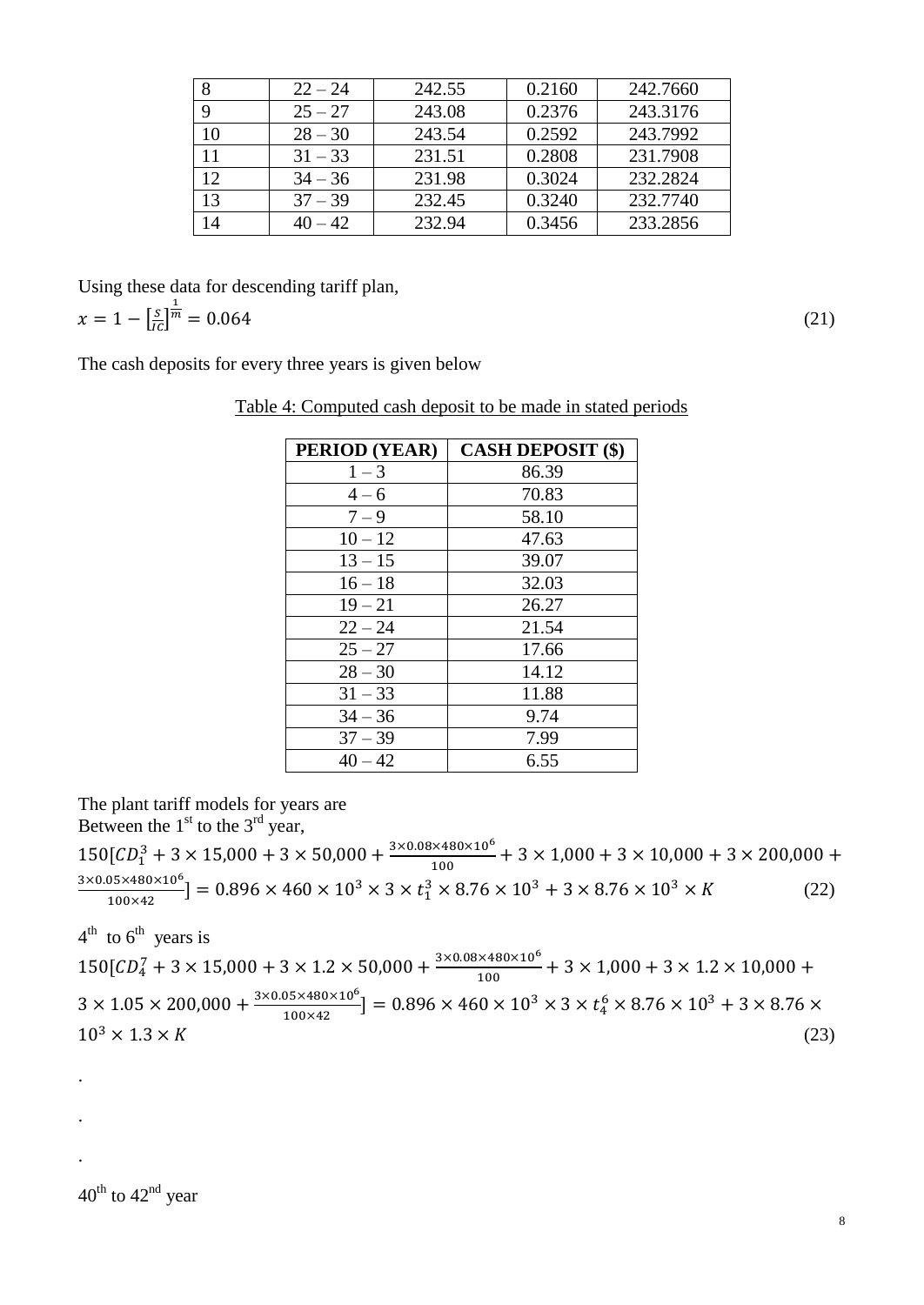$150[CD_{40}^{42} + 3 \times 15,000 + 3 \times 3.6 \times 50,000 + \frac{3}{4}]$  $\frac{100}{100} +$  $3 \times 1.65 \times 200,000 + \frac{3}{5}$  $\frac{3.05 \times 480 \times 10^{6}}{100 \times 42}$  = 0.850 × 460 × 10<sup>3</sup> × 3 × t<sub>4</sub>  $10^3 \times 4.9 \times K$  (24)

and

 $460 \times 10^3 \times 8.76 \times 10^3 \times [0.896 \times (t_1^3 + t_4^6 + t_7^9 + \dots + t_{28}^{30}) + 0.850 \times (t_{31}^{33} + \dots + t_{40}^{42})]$  $8.76 \times 10^4 \times K[1 + 1.3 + 1.6 + 1.9 + \dots .4.9] = 150[IC + P_T]$  (25)

Again finding the solution to these fifteen set of equations using a developed MATLAB program gives the following values:

| 3ع            | 257.54 |                 | 251.70 |
|---------------|--------|-----------------|--------|
|               | 247.01 |                 | 243.24 |
|               | 240.24 | t 18<br>16      | 237.87 |
|               | 236.01 | $\frac{24}{22}$ | 234.58 |
| $t_{25}^{27}$ | 233.48 | -30<br>∕28      | 232.53 |
| 33ء           | 220.19 | .36             | 219.83 |
| .39           | 219.62 |                 | 219.53 |
| K             | 0.072  |                 |        |

Table 5: Results for descending tariff plan

Hence, the tariff within the period for this tariff plan is given in Table 5.

|--|

| S/N            | <b>PERIOD</b><br>(YEAR) | <b>VARIABLE</b><br><b>TARIFF</b> | <b>FIX</b><br><b>TARIFF</b> | <b>TOTAL</b><br><b>TARIFF</b> |
|----------------|-------------------------|----------------------------------|-----------------------------|-------------------------------|
|                |                         | (A/KWh)                          | $(\mathbb{N}/kWh)$          | $(\mathbb{N}/kWh)$            |
| 1              | $1 - 3$                 | 257.54                           | 0.072                       | 257.6120                      |
| $\overline{2}$ | $4 - 6$                 | 251.70                           | 0.0936                      | 251.7936                      |
| 3              | $7 - 9$                 | 247.01                           | 0.1152                      | 247.1252                      |
| 4              | $10 - 12$               | 243.24                           | 0.1368                      | 243.3768                      |
| 5              | $13 - 15$               | 240.24                           | 0.1512                      | 240.3912                      |
| 6              | $16 - 18$               | 237.87                           | 0.1728                      | 238.0428                      |
| 7              | $19 - 21$               | 236.01                           | 0.1944                      | 234.2044                      |
| 8              | $22 - 24$               | 234.58                           | 0.2160                      | 234.7960                      |
| 9              | $25 - 27$               | 233.48                           | 0.2376                      | 233.7176                      |
| 10             | $28 - 30$               | 232.53                           | 0.2592                      | 232.7892                      |
| 11             | $31 - 33$               | 220.19                           | 0.2808                      | 220.4708                      |
| 12             | $34 - 36$               | 219.83                           | 0.3024                      | 220.1324                      |
| 13             | $37 - 39$               | 219.62                           | 0.3240                      | 219.9440                      |
| 14             | $40 - 42$               | 219.53                           | 0.3456                      | 213.8756                      |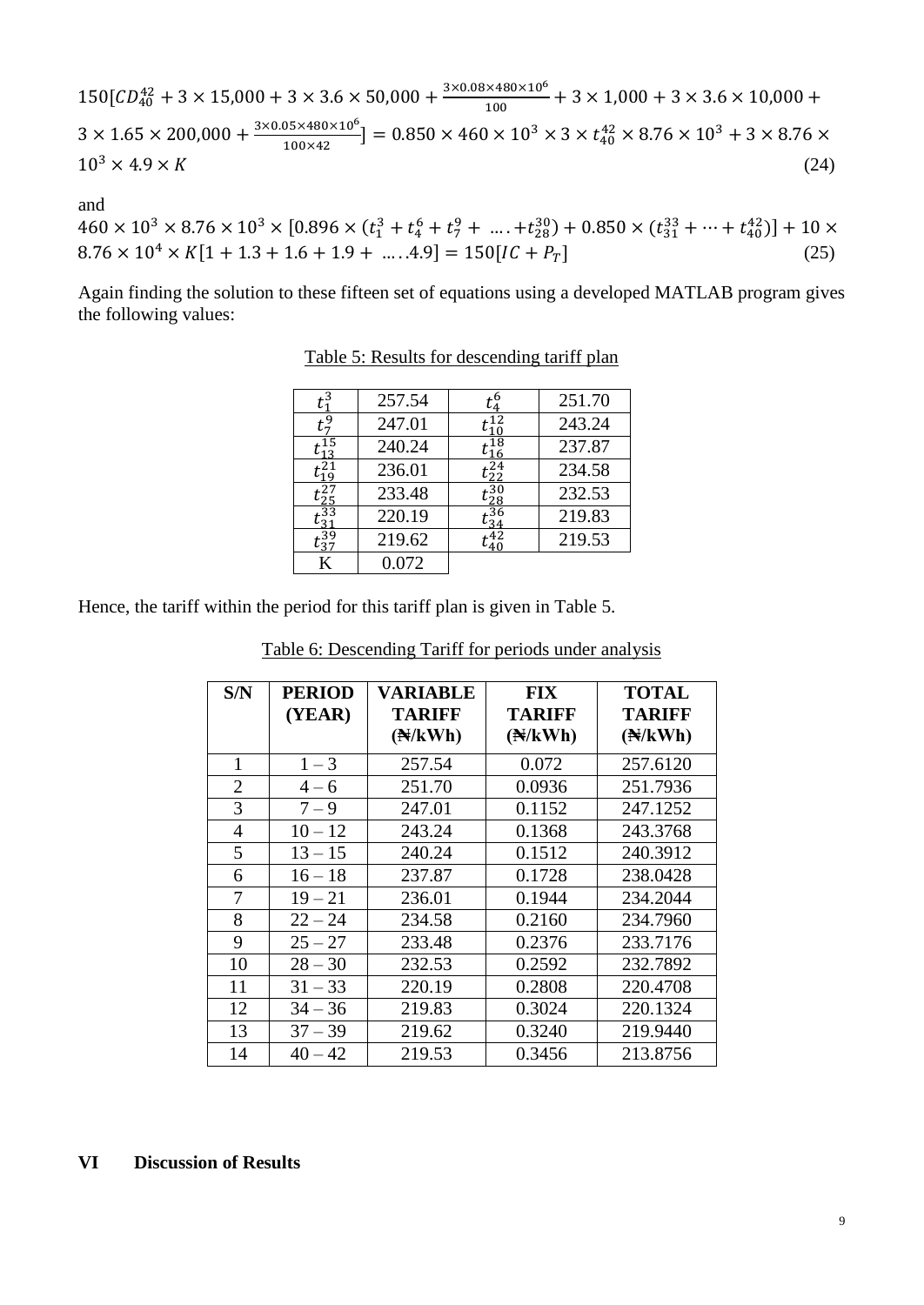With a targeted profit of 5% of the investment capital at the end of the useful life time of the power plant/business, two set of two – part tariff (fixed and variable) have been developed for the investor to use. The first is when the investor increases tariff as the business progresses (ascending tariff plan) while the other is decreasing tariff as the business progresses. The results generated provides a clear picture of how the investor should fix tariff when the plant is in the business of power generation.

The results show a tariff of  $\frac{1}{2}39.08/\text{kWh}$  and  $\frac{1}{2}0.072/\text{kWh}$  for the variable and fixed tariff respectively for the first three years for the ascending tariff plan while for the descending plan, the investor should sell energy at a rate of  $\frac{1257.54}{kWh}$  and  $\frac{120072}{kWh}$  for the variable and fixed tariff respectively for the same period under analysis. The result also showed a tariff of  $\frac{1}{2}4242.55/\text{kWh}$  and 0.2160/kWh for the variable and fixed tariff respectively between the  $22<sup>nd</sup>$  and  $24<sup>th</sup>$  year of the business for the ascending tariff plan; the descending tariff plan for same year period is 234.58/kWh and 0.2160/kWh for the variable and fixed tariff respectively.

However, it is noticed that from the  $31<sup>st</sup>$  year of the plant/business existence, where the load factor/efficiency is expected to drop from 0.896 to 0.850 [6], output will drop, maintenance cost will increase, e.t.c. This will affects the tariff, hence, between the  $31<sup>st</sup>$  to  $33<sup>rd</sup>$  year, the tariffs are ₦231.51/kWh and 0.2808/kWh for the variable and fixed tariff respectively for ascending tariff plan and ₦220.19/kWh and 0.2808/kWh for the variable and fixed tariff respectively for the descending tariff plan. Finally, between the  $40<sup>th</sup>$  and  $42<sup>nd</sup>$  year of the business, (which is supposed to be the end of the business), the ascending two – part tariff plan are  $\frac{1232.94}{kWh}$  and  $\frac{126}{kWh}$  for the variable and fixed tariff respectively and 219.53/kWh and 0.3456/kWh for the variable and fixed tariff respectively for the descending tariff plan.

#### **VII Conclusion**

Models developed in this paper shows how investors in power generations can fix tariff from the start to end of the business (life spam of the power plant) in such a way that a targeted net profit will be made. Annual cash inflow was considered to be at its peak at the middle of the business and the net value of the business on a three – year interval was taken into account. Two patterns have been presented here, the investor should make the choice on which pattern he is to adopt for his business. The implication of using this model in a country like Nigeria is that energy tariff may rise unless governments will as usual subsidies it for her citizens.

#### **References**

1. Benth, F. E., Kholodnyi, V. A. and Laurence, P. (2014): Quantitative Energy Finance Modeling, Pricing and Hedging in Energy and Commodity Markets. *Springer New York Heidelberg Dordrecht, London, pp 41 – 80.*

2. Chiaroni, D. Chiesa, V. Franzò, S. Frattini, F. and Latilla, V. M. (2017): The impact of the electricity tariff reform on renewable energies and energy efficiency investments: The case of the Italian residential market, *International Journal of Green Energy, pp. 889 – 898.*

3. Goutam D. and Krishnendranath M. (2017): [A literature review on dynamic pricing of electricity,](https://ideas.repec.org/a/pal/jorsoc/v68y2017i10d10.1057_s41274-016-0149-4.html) *[Journal of the Operational Research Society,](https://ideas.repec.org/s/pal/jorsoc.html) Palgrave Macmillan; The OR Society, Vol. 68, Issue 10, pp. 1131 – 1145.*

4. Gupta J. B. (2009): Generation and Economic Considerations. *S. K. Kataria and Sons, Delhi – 110006, India, pp 245 – 306.*